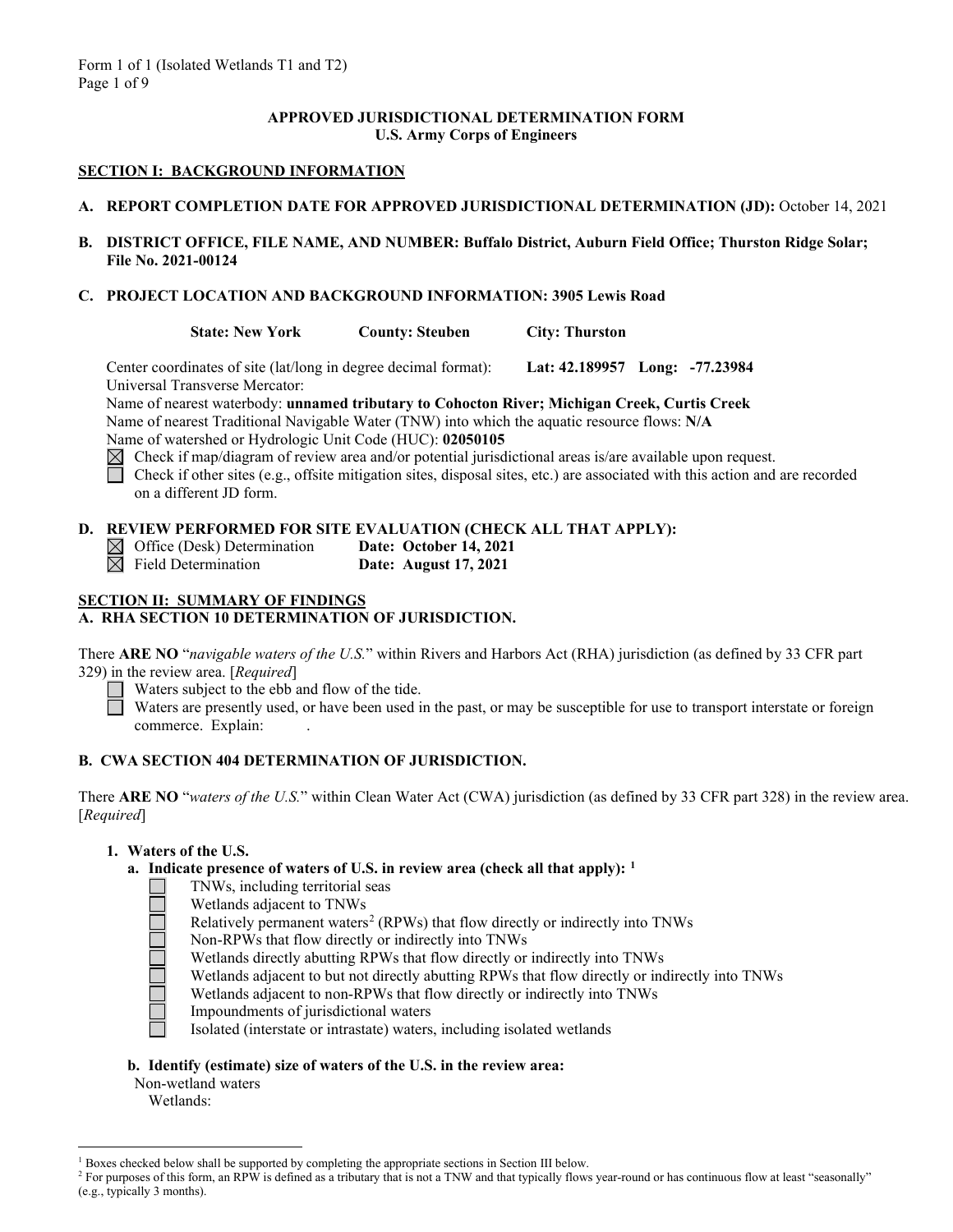- **c. Limits (boundaries) of jurisdiction** based on: **1987 Manual** Elevation of established OHWM (if known):
- **2. Non-regulated waters/wetlands (check if applicable):[3](#page-1-0)**

 $\boxtimes$  Potentially jurisdictional waters and/or wetlands were assessed and determined to be not jurisdictional.

#### **Wetland T-1**

**On-site observations during the June 2020 and November 2020 delineation indicate that Wetland T-1 is an emergent wetland (PEM) formed in a depressional area situated on an elevated ridge within agricultural land above a utility right-of-way that runs parallel to Lewis Road. The wetland is confined by topography and review of aerial photos, USGS topographic map, and the NWI map indicate that the nearest potential RPW is an unnamed tributary to Michigan Creek.** 

**Using the measurement tool from Google Earth, we estimate that the unnamed tributary is approximately 2,140 feet to the east of Lewis Road. No potential connection to the tributary is suggested on any of the maps reviewed. On-site observations during the USACE site visit on August 19, 2021 confirm these findings.**

**The USDA Web Soil Survey indicates that the wetland lies within Lordstown channery silt loam, 12 to 20 percent slopes which has a hydric rating of 0.** 

#### **Wetland T-2**

**This wetland is located within an overhead utility right-of-way adjacent to Lewis Road. The right-of way is approximately 5-8 feet above Lewis Road. A review of aerial photos and on-site observations during the June 2020 and November 2020 delineation found this wetland to be confined to the delineated boundary by the steep ridge to the west and a slight rise of topography on the west side of Lewis Road. These findings were confirmed during the USACE site visit on August 19, 2021.**

**A possible connection from Wetland T-2 down the approximately 5-8 foot road bank to the roadside ditch along Lewis Road was investigated. No connection was confirmed.** 

**The USDA Web Soil Survey indicates that the wetland lies within Volusia channery silt loam, 3 to 8 percent slopes with a hydric rating of 5 and Volusia channery silt loam, 8 to 15 percent slopes with a hydric rating of 4.**

**Note: Neither the aerial photographs nor other map resources suggest the historical presence of this wetland. Based on its location we speculate that the wetland was formed within the utility-right-of way after construction and regrading of the land.**

# **SECTION III: CWA ANALYSIS**

# **A. TNWs AND WETLANDS ADJACENT TO TNWs**

**The agencies will assert jurisdiction over TNWs and wetlands adjacent to TNWs. If the aquatic resource is a TNW, complete Section III.A.1 and Section III.D.1. only; if the aquatic resource is a wetland adjacent to a TNW, complete Sections III.A.1 and 2 and Section III.D.1.; otherwise, see Section III.B below**.

- **1. TNW**  Identify TNW: . Summarize rationale supporting determination:
- **2. Wetland adjacent to TNW** Summarize rationale supporting conclusion that wetland is "adjacent":

<span id="page-1-0"></span><sup>&</sup>lt;sup>3</sup> Supporting documentation is presented in Section III.F.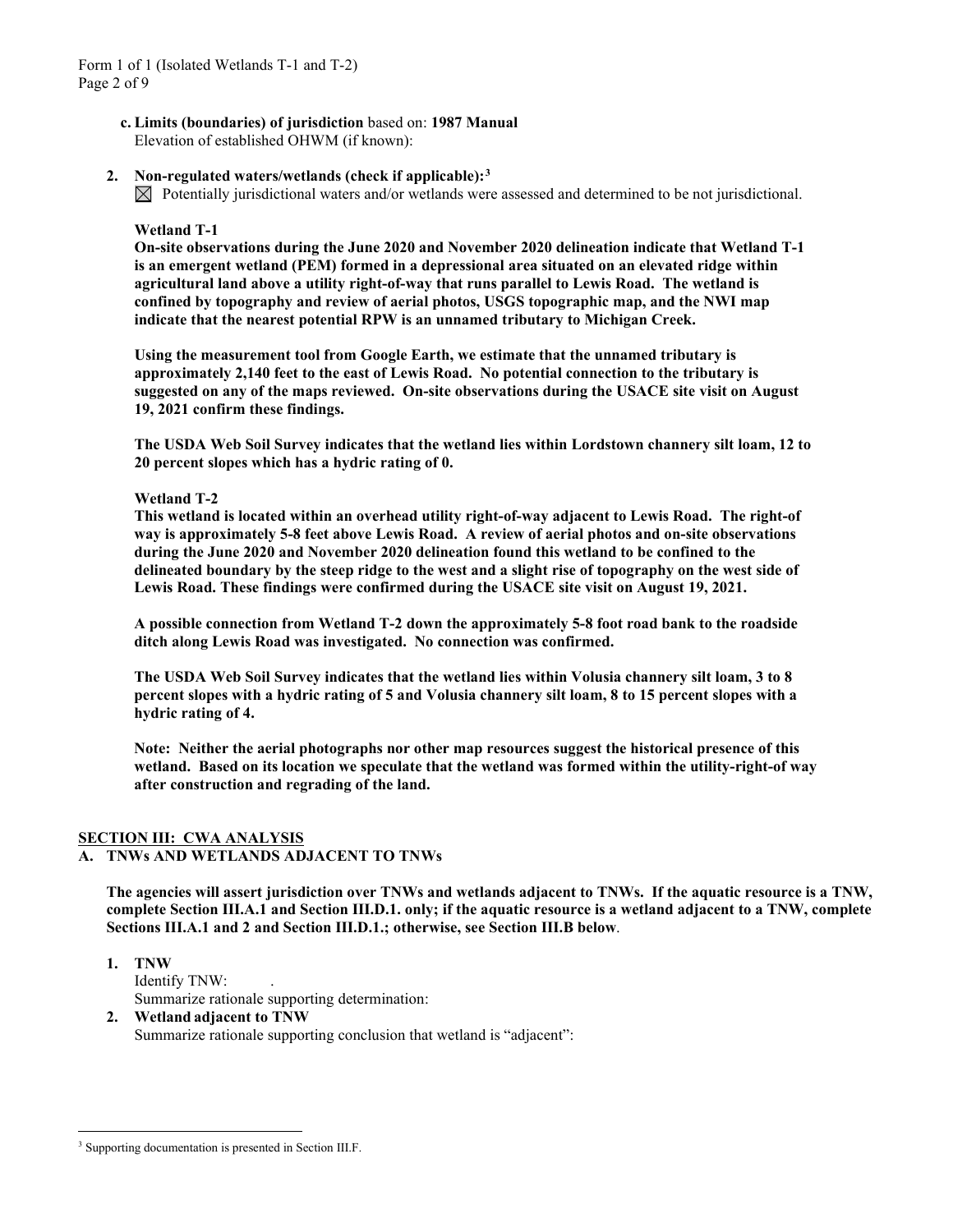#### **B. CHARACTERISTICS OF TRIBUTARY (THAT IS NOT A TNW) AND ITS ADJACENT WETLANDS (IF ANY):**

**This section summarizes information regarding characteristics of the tributary and its adjacent wetlands, if any, and it helps determine whether or not the standards for jurisdiction established under** *Rapanos* **have been met. The agencies will assert jurisdiction over non-navigable tributaries of TNWs where the tributaries are "relatively permanent waters" (RPWs), i.e. tributaries that typically flow year-round or have continuous flow at least seasonally (e.g., typically 3 months). A wetland that directly abuts an RPW is also jurisdictional. If the aquatic resource is not a TNW, but has year-round (perennial) flow, skip to Section III.D.2. If the aquatic resource is a wetland directly abutting a tributary with perennial flow, skip to Section III.D.4.** 

**A wetland that is adjacent to but that does not directly abut an RPW requires a significant nexus evaluation. Corps districts and EPA regions will include in the record any available information that documents the existence of a significant nexus between a relatively permanent tributary that is not perennial (and its adjacent wetlands if any) and a traditional navigable water, even though a significant nexus finding is not required as a matter of law.**

**If the waterbody[4](#page-2-0) is not an RPW, or a wetland directly abutting an RPW, a JD will require additional data to determine if the waterbody has a significant nexus with a TNW. If the tributary has adjacent wetlands, the significant nexus evaluation must consider the tributary in combination with all of its adjacent wetlands. This significant nexus evaluation that combines, for analytical purposes, the tributary and all of its adjacent wetlands is used whether the review area identified in the JD request is the tributary, or its adjacent wetlands, or both. If the JD covers a tributary with adjacent wetlands, complete Section III.B.1 for the tributary, Section III.B.2 for any onsite wetlands, and Section III.B.3 for all wetlands adjacent to that tributary, both onsite and offsite. The determination whether a significant nexus exists is determined in Section III.C below.**

**1. Characteristics of non-TNWs that flow directly or indirectly into TNW**

| (i) |                                                    | <b>General Area Conditions:</b>           |                                                                      |  |  |
|-----|----------------------------------------------------|-------------------------------------------|----------------------------------------------------------------------|--|--|
|     |                                                    | Watershed size:                           | <b>Pick List</b>                                                     |  |  |
|     |                                                    | Drainage area:                            | <b>Pick List</b>                                                     |  |  |
|     |                                                    | Average annual rainfall:                  | inches                                                               |  |  |
|     |                                                    | Average annual snowfall:                  | inches                                                               |  |  |
|     |                                                    | (ii)                                      | <b>Physical Characteristics:</b>                                     |  |  |
|     | (a) Relationship with TNW:                         |                                           |                                                                      |  |  |
|     | Tributary flows directly into TNW.                 |                                           |                                                                      |  |  |
|     |                                                    |                                           | $\Box$ Tributary flows through $\_$ tributaries before entering TNW. |  |  |
|     | Project waters are Pick List river miles from TNW. |                                           |                                                                      |  |  |
|     |                                                    |                                           | Project waters are Pick List river miles from RPW.                   |  |  |
|     |                                                    |                                           | Project waters are aerial (straight) miles from TNW.                 |  |  |
|     |                                                    |                                           | Project waters are Pick List aerial (straight) miles from RPW.       |  |  |
|     |                                                    |                                           | Project waters cross or serve as state boundaries. Explain: N/A      |  |  |
|     |                                                    | Identify flow route to TNW <sup>5</sup> : |                                                                      |  |  |
|     |                                                    | Tributary stream order, if known:         |                                                                      |  |  |
|     |                                                    |                                           |                                                                      |  |  |
|     |                                                    |                                           | (b) General Tributary Characteristics (check all that apply):        |  |  |
|     |                                                    | <b>Tributary</b> is:                      | Natural                                                              |  |  |
|     |                                                    |                                           | Artificial (man-made). Explain:                                      |  |  |
|     |                                                    |                                           | Manipulated (man-altered). Explain:                                  |  |  |
|     |                                                    |                                           | Tributary properties with respect to top of bank (estimate):         |  |  |
|     |                                                    | Average width:                            | feet                                                                 |  |  |
|     | Average depth:<br>feet                             |                                           |                                                                      |  |  |
|     | Average side slopes: Pick List.                    |                                           |                                                                      |  |  |
|     |                                                    |                                           | Primary tributary substrate composition (check all that apply):      |  |  |
|     |                                                    | Silts                                     | Sands<br>Concrete                                                    |  |  |
|     |                                                    | Cobbles                                   | Muck<br>Gravel                                                       |  |  |
|     |                                                    | Bedrock                                   | Vegetation. Type/% cover:                                            |  |  |
|     |                                                    |                                           |                                                                      |  |  |

<span id="page-2-0"></span><sup>4</sup> Note that the Instructional Guidebook contains additional information regarding swales, ditches, washes, and erosional features generally and in the arid West.

<span id="page-2-1"></span><sup>5</sup> Flow route can be described by identifying, e.g., tributary a, which flows through the review area, to flow into tributary b, which then flows into TNW.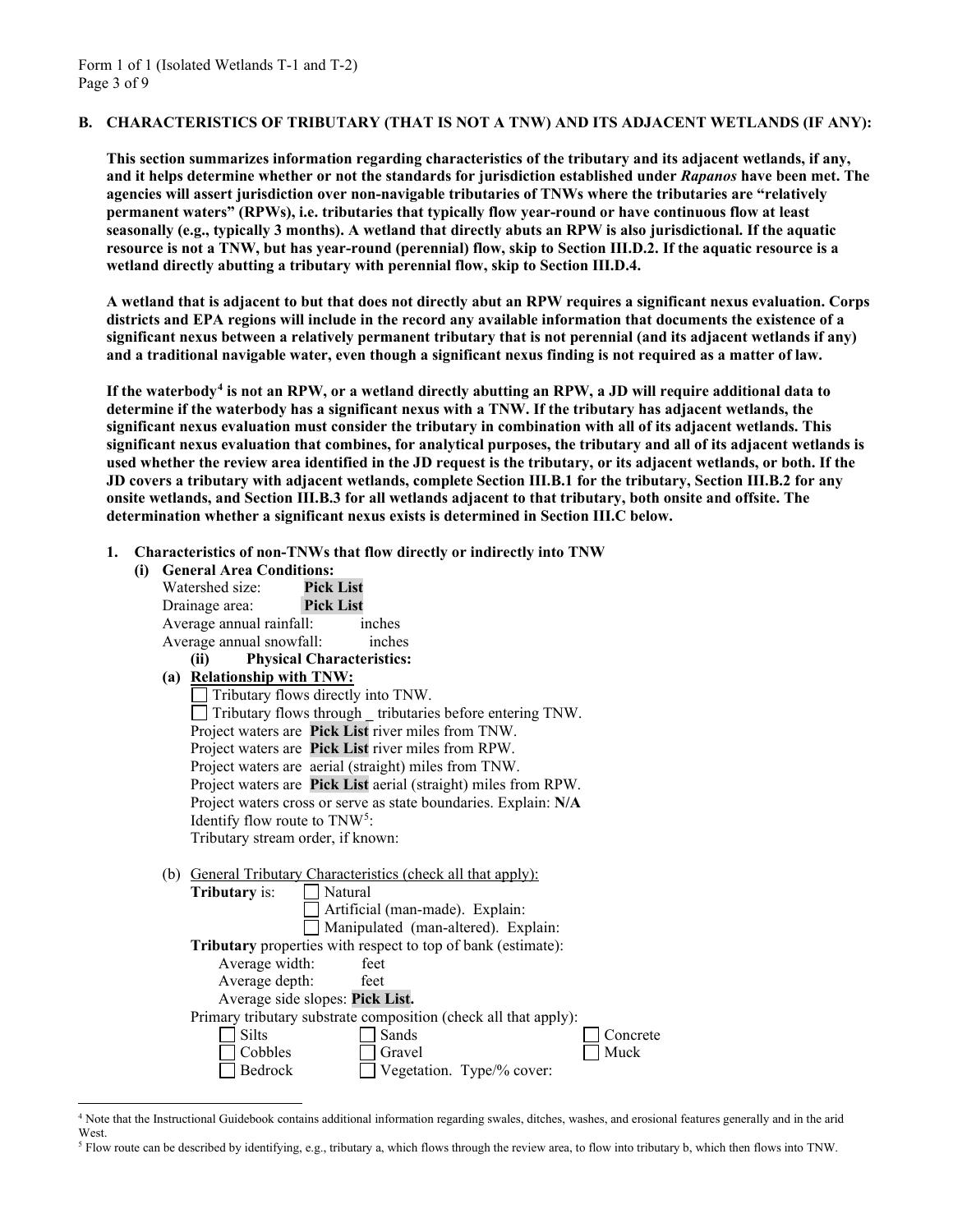|    | Tributary condition/stability [e.g., highly eroding, sloughing banks]. Explain:<br>Presence of run/riffle/pool complexes. Explain:<br>Tributary geometry: Pick List<br>Tributary gradient (approximate average slope):                                                                                                                                                                                                                                                                                                                                                                                          |
|----|-----------------------------------------------------------------------------------------------------------------------------------------------------------------------------------------------------------------------------------------------------------------------------------------------------------------------------------------------------------------------------------------------------------------------------------------------------------------------------------------------------------------------------------------------------------------------------------------------------------------|
|    | (c)<br>Flow:<br>Tributary provides for: Pick List<br>Estimate average number of flow events in review area/year: Pick List<br>Describe flow regime:<br>Other information on duration and volume:<br>Surface flow is: Pick List. Characteristics:<br>Subsurface flow: Pick List. Explain findings:<br>$\Box$ Dye (or other) test performed:                                                                                                                                                                                                                                                                      |
|    | Tributary has (check all that apply):<br>Bed and banks<br>OHWM <sup>6</sup> (check all indicators that apply):<br>clear, natural line impressed on the bank<br>the presence of litter and debris<br>changes in the character of soil<br>destruction of terrestrial vegetation<br>the presence of wrack line<br>shelving<br>vegetation matted down, bent, or absent<br>sediment sorting<br>leaf litter disturbed or washed away<br>scour<br>multiple observed or predicted flow events<br>sediment deposition<br>abrupt change in plant community<br>water staining<br>Discontinuous OHWM. <sup>7</sup> Explain: |
|    | If factors other than the OHWM were used to determine lateral extent of CWA jurisdiction (check all that apply):<br>High Tide Line indicated by:<br>Mean High Water Mark indicated by:<br>oil or scum line along shore objects<br>survey to available datum;<br>fine shell or debris deposits (foreshore)<br>physical markings;<br>physical markings/characteristics<br>vegetation lines/changes in vegetation types.<br>tidal gauges                                                                                                                                                                           |
|    | (iii) Chemical Characteristics:<br>Characterize tributary (e.g., water color is clear, discolored, oily film; water quality; general watershed<br>characteristics, etc.).<br>Identify specific pollutants, if known:                                                                                                                                                                                                                                                                                                                                                                                            |
|    | (iv) Biological Characteristics. Channel supports (check all that apply):<br>Riparian corridor. Characteristics (type, average width):<br>Wetland fringe. Characteristics:<br>Habitat for:<br>Federally Listed species. Explain findings:<br>Fish/spawn areas. Explain findings:<br>Other environmentally-sensitive species. Explain findings:<br>Aquatic/wildlife diversity. Explain findings:                                                                                                                                                                                                                 |
| 2. | Characteristics of wetlands adjacent to non-TNW that flow directly or indirectly into TNW<br>(i) Physical Characteristics:<br>(a) General Wetland Characteristics:                                                                                                                                                                                                                                                                                                                                                                                                                                              |

Project wetlands cross or serve as state boundaries. Explain.

<span id="page-3-1"></span><span id="page-3-0"></span><sup>6</sup> A natural or man-made discontinuity in the OHWM does not necessarily sever jurisdiction (e.g., where the stream temporarily flows underground, or where the OHWM has been removed by development or agricultural practices). Where there is a break in the OHWM that is unrelated to the waterbody's flow regime (e.g., flow over a rock outcrop or through a culvert), the agencies will look for indicators of flow above and below the break. 7 Ibid.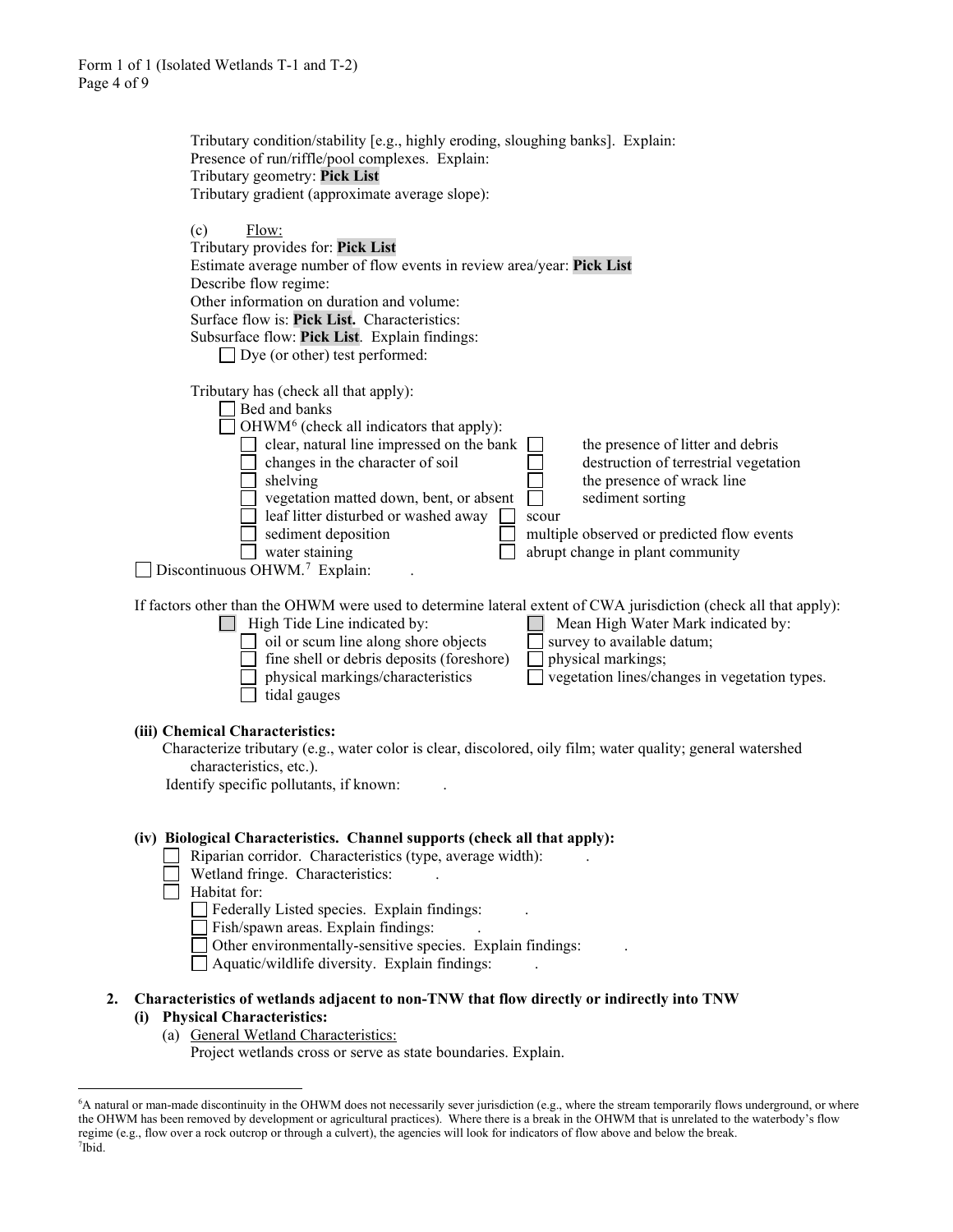- (b) General Flow Relationship with Non-TNW: Flow is: Intermittent. Explain: Surface flow is: Characteristics: Subsurface flow: Explain findings: .  $\Box$  Dye (or other) test performed:
- (c) Wetland Adjacency Determination with Non-TNW:  $\Box$  Directly abutting  $\Box$  Not directly abutting  $\Box$  Discrete wetland hydrologic connection. Explain:  $\Box$  Ecological connection. Explain:
	-
	- $\overline{\Box}$  Separated by berm/barrier. Explain:
- (d) Proximity (Relationship) to TNW Project wetlands are \_\_\_\_ river miles from TNW. Project waters are **a** aerial (straight) miles from TNW. Flow is from: Estimate approximate location of wetland as within floodplain

#### **(ii) Chemical Characteristics:**

Characterize wetland system (e.g., water color is clear, brown, oil film on surface; water quality; general watershed characteristics; etc.). Explain: Identify specific pollutants, if known:

#### **(iii)Biological Characteristics. Wetland supports (check all that apply):**

- Riparian buffer. Characteristics (type, average width):  $\Box$
- Vegetation type/percent cover. Explain:
- $\Box$  Habitat for:

Federally Listed species. Explain findings:

- Fish/spawn areas. Explain findings:
- Other environmentally-sensitive species. Explain findings:
- Aquatic/wildlife diversity. Explain findings:

#### **3. Characteristics of all wetlands adjacent to the tributary (if any)**

All wetland(s) being considered in the cumulative analysis:

Approximately \_\_\_ acres in total are being considered in the cumulative analysis.

For each wetland, specify the following:

Directly abuts?  $(Y/N)$  Size (in acres)

Summarize overall biological, chemical and physical functions being performed:

# **C. SIGNIFICANT NEXUS DETERMINATION**

**A significant nexus analysis will assess the flow characteristics and functions of the tributary itself and the functions performed by any wetlands adjacent to the tributary to determine if they significantly affect the chemical, physical, and biological integrity of a TNW. For each of the following situations, a significant nexus exists if the tributary, in combination with all of its adjacent wetlands, has more than a speculative or insubstantial effect on the chemical, physical and/or biological integrity of a TNW. Considerations when evaluating significant nexus include, but are not limited to the volume, duration, and frequency of the flow of water in the tributary and its proximity to a TNW, and the functions performed by the tributary and all its adjacent wetlands. It is not appropriate to determine significant nexus based solely on any specific threshold of distance (e.g. between a tributary and its adjacent wetland or between a tributary and the TNW). Similarly, the fact an adjacent wetland lies within or outside of a floodplain is not solely determinative of significant nexus.** 

**Draw connections between the features documented and the effects on the TNW, as identified in the** *Rapanos* **Guidance and discussed in the Instructional Guidebook. Factors to consider include, for example:**

• Does the tributary, in combination with its adjacent wetlands (if any), have the capacity to carry pollutants or flood waters to TNWs, or to reduce the amount of pollutants or flood waters reaching a TNW?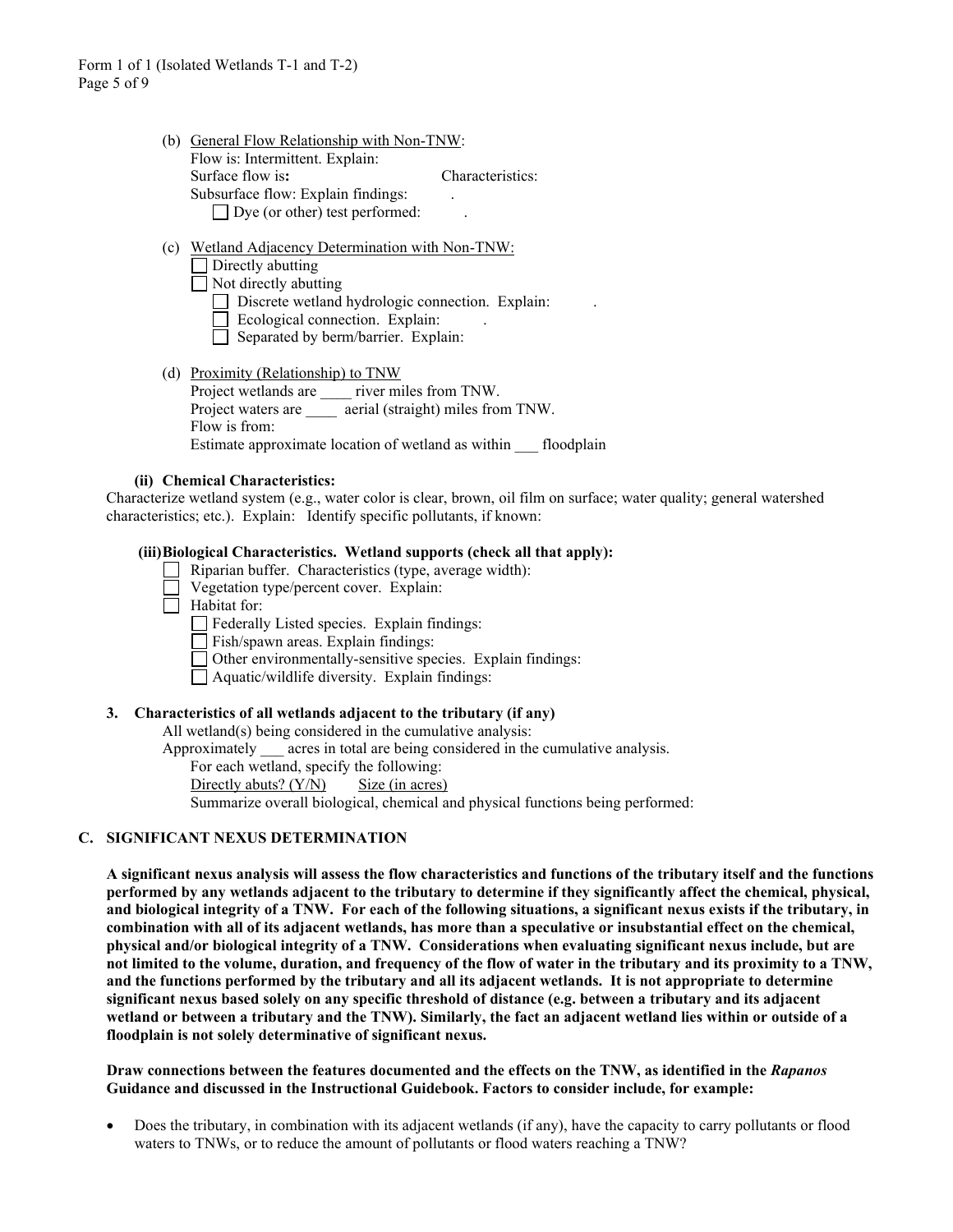- Does the tributary, in combination with its adjacent wetlands (if any), provide habitat and lifecycle support functions for fish and other species, such as feeding, nesting, spawning, or rearing young for species that are present in the TNW?
- Does the tributary, in combination with its adjacent wetlands (if any), have the capacity to transfer nutrients and organic carbon that support downstream foodwebs?
- Does the tributary, in combination with its adjacent wetlands (if any), have other relationships to the physical, chemical, or biological integrity of the TNW?

#### **Note: the above list of considerations is not inclusive and other functions observed or known to occur should be documented below:**

- **1. Significant nexus findings for non-RPW that has no adjacent wetlands and flows directly or indirectly into TNWs.** Explain findings of presence or absence of significant nexus below, based on the tributary itself, then go to Section III.D:
- **2. Significant nexus findings for non-RPW and its adjacent wetlands, where the non-RPW flows directly or indirectly into TNWs.** Explain findings of presence or absence of significant nexus below, based on the tributary in combination with all of its adjacent wetlands, then go to Section III.D:
- **3. Significant nexus findings for wetlands adjacent to an RPW but that do not directly abut the RPW.** Explain findings of presence or absence of significant nexus below, based on the tributary in combination with all of its adjacent wetlands, then go to Section III.D:

# **D. DETERMINATIONS OF JURISDICTIONAL FINDINGS. THE SUBJECT WATERS/WETLANDS ARE (CHECK ALL THAT APPLY):**

- **1. TNWs and Adjacent Wetlands.** Check all that apply and provide size estimates in review area:<br>
TNWs: linear feet width (ft) Or acres TNWs: linear feet width (ft), Or, acres. Wetlands adjacent to TNWs: acres.
- **2. RPWs that flow directly or indirectly into TNWs.** Tributaries of TNWs where tributaries typically flow year-round are jurisdictional. Provide data and rationale indicating that tributary is perennial:
	- Tributaries of TNW where tributaries have continuous flow "seasonally" (e.g., typically three months each year) are jurisdictional. Data supporting this conclusion is provided at Section III.B. Provide rationale indicating that tributary flows seasonally: .

Provide estimates for jurisdictional waters in the review area (check all that apply):

- Tributary waters: linear feet width (ft).
- □ Other non-wetland waters: acres.

Identify type(s) of waters: .

# **3. Non-RPWs[8](#page-5-0) that flow directly or indirectly into TNWs.**

Waterbody that is not a TNW or an RPW, but flows directly or indirectly into a TNW, and it has a significant nexus with a TNW is jurisdictional. Data supporting this conclusion is provided at Section III.C.

Provide estimates for jurisdictional waters within the review area (check all that apply):

- Tributary waters: linear feet width (ft).
- <span id="page-5-0"></span>**d** Other non-wetland waters: acres.

Identify type(s) of waters: **.**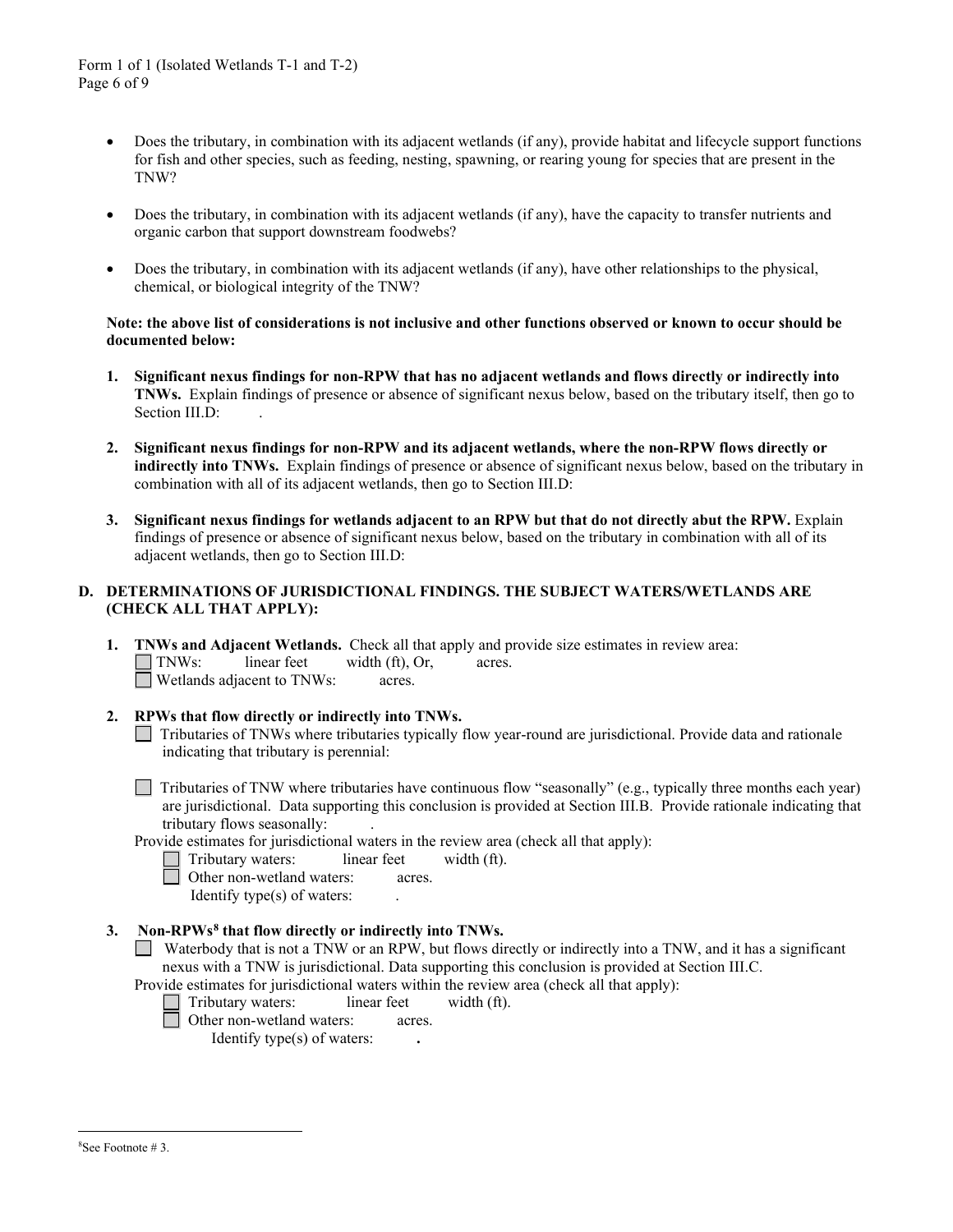# **4. Wetlands directly abutting an RPW that flow directly or indirectly into TNWs.**

- Wetlands directly abut RPW and thus are jurisdictional as adjacent wetlands.
	- Wetlands directly abutting an RPW where tributaries typically flow year-round. Provide data and rationale indicating that tributary is perennial in Section III.D.2, above. Provide rationale indicating that wetland is directly abutting an RPW:
	- П Wetlands directly abutting an RPW where tributaries typically flow "seasonally." Provide data indicating that tributary is seasonal in Section III.B and rationale in Section III.D.2, above. Provide rationale indicating that wetland is directly abutting an RPW: .

Provide acreage estimates for jurisdictional wetlands in the review area: acres.

### **5. Wetlands adjacent to but not directly abutting an RPW that flow directly or indirectly into TNWs.**

 $\Box$  Wetlands that do not directly abut an RPW, but when considered in combination with the tributary to which they are adjacent and with similarly situated adjacent wetlands, have a significant nexus with a TNW are jurisidictional. Data supporting this conclusion is provided at Section III.C.

Provide acreage estimates for jurisdictional wetlands in the review area: **\_\_** acres.

### **6. Wetlands adjacent to non-RPWs that flow directly or indirectly into TNWs.**

Wetlands adjacent to such waters, and have when considered in combination with the tributary to which they are adjacent and with similarly situated adjacent wetlands, have a significant nexus with a TNW are jurisdictional. Data supporting this conclusion is provided at Section III.C.

Provide estimates for jurisdictional wetlands in the review area: acres.

# **7. Impoundments of jurisdictional waters. [9](#page-6-0)**

As a general rule, the impoundment of a jurisdictional tributary remains jurisdictional.

- Demonstrate that impoundment was created from "waters of the U.S.," or
- Demonstrate that water meets the criteria for one of the categories presented above (1-6), or
- Demonstrate that water is isolated with a nexus to commerce (see E below).

### **E. ISOLATED [INTERSTATE OR INTRA-STATE] WATERS, INCLUDING ISOLATED WETLANDS, THE USE, DEGRADATION OR DESTRUCTION OF WHICH COULD AFFECT INTERSTATE COMMERCE, INCLUDING ANY SUCH WATERS (CHECK ALL THAT APPLY):[10](#page-6-1)**

which are or could be used by interstate or foreign travelers for recreational or other purposes.

from which fish or shellfish are or could be taken and sold in interstate or foreign commerce.

which are or could be used for industrial purposes by industries in interstate commerce.

Interstate isolated waters.Explain: .

# **Identify water body and summarize rationale supporting determination:** .

Provide estimates for jurisdictional waters in the review area (check all that apply):

Tributary waters: linear feet width (ft).

Other non-wetland waters: acres.

Identify type(s) of waters: **.**

**I** Wetlands: acres.

# **F. NON-JURISDICTIONAL WATERS, INCLUDING WETLANDS (CHECK ALL THAT APPLY):**

If potential wetlands were assessed within the review area, these areas did not meet the criteria in the 1987 Corps of Engineers Wetland Delineation Manual and/or appropriate Regional Supplements.

 **Review area included isolated waters with no substantial nexus to interstate (or foreign) commerce. Prior to the Jan 2001 Supreme Court decision in "***SWANCC***," the review area would have been regulated based solely on the "Migratory Bird Rule" (MBR).** 

Waters do not meet the "Significant Nexus" standard, where such a finding is required for jurisdiction. Explain: Provide acreage estimates for non-jurisdictional waters in the review area, where the sole potential basis of jurisdiction is the MBR factors (i.e., presence of migratory birds, presence of endangered species, use of water for irrigated agriculture), using best professional judgment (check all that apply):

<span id="page-6-0"></span><sup>&</sup>lt;sup>9</sup> To complete the analysis refer to the key in Section III.D.6 of the Instructional Guidebook.

<span id="page-6-1"></span>**<sup>10</sup> Prior to asserting or declining CWA jurisdiction based solely on this category, Corps Districts will elevate the action to Corps and EPA HQ for review consistent with the process described in the Corps/EPA** *Memorandum Regarding CWA Act Jurisdiction Following Rapanos.*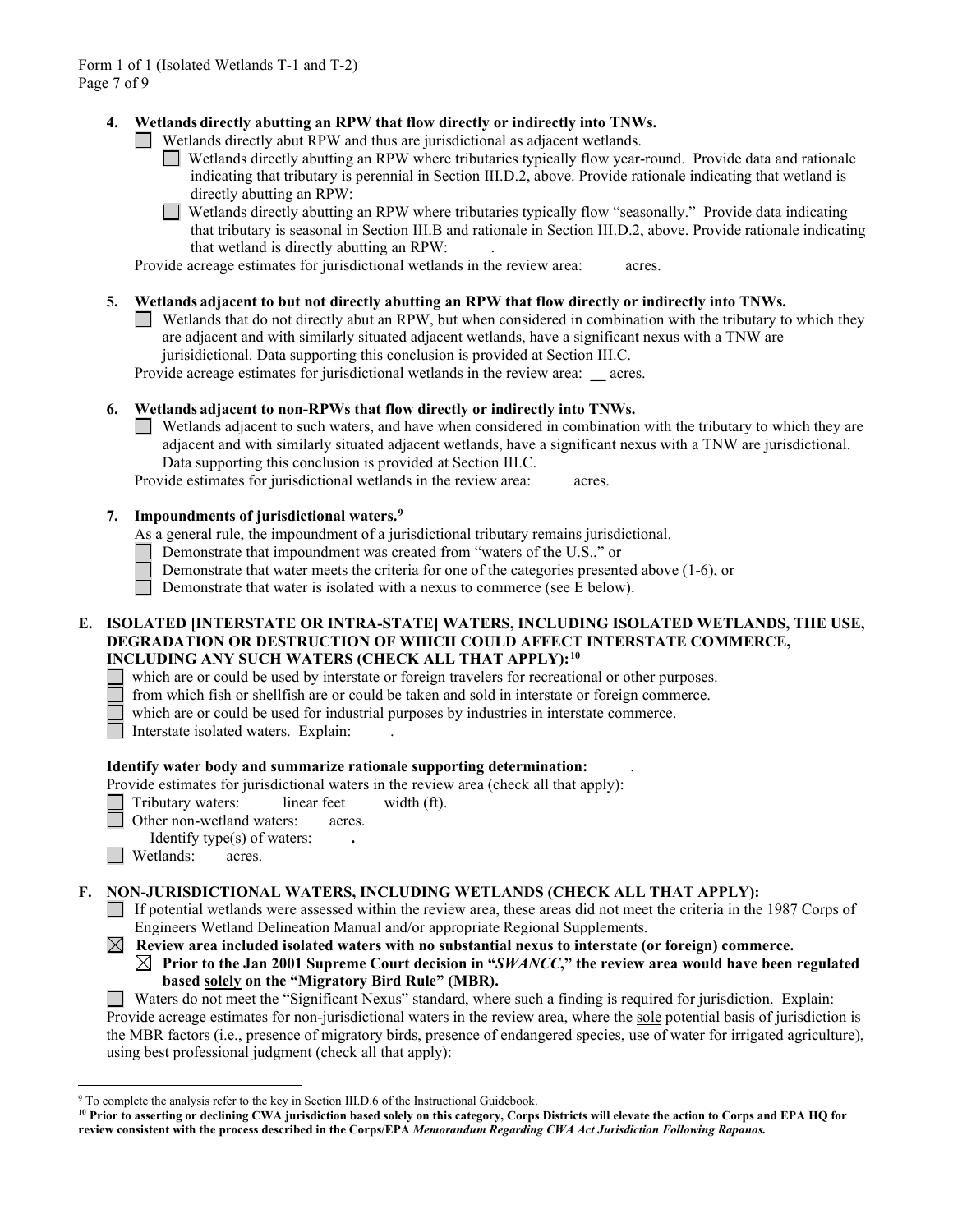|             |              | $\Box$ Non-wetland waters (i.e., rivers, streams): | linear feet width (ft).               |  |
|-------------|--------------|----------------------------------------------------|---------------------------------------|--|
|             | Lakes/ponds: | acres.                                             |                                       |  |
|             |              | $\Box$ Other non-wetland waters:                   | acres. List type of aquatic resource: |  |
| $\boxtimes$ | Wetlands:    |                                                    |                                       |  |
|             |              | <b>T-1 PEM</b> 1.29 acres                          |                                       |  |
|             | $T-2$        | PEM 0.55 acre                                      |                                       |  |

Provide acreage estimates for non-jurisdictional waters in the review area that do not meet the "Significant Nexus" standard, where such a finding is required for jurisdiction (check all that apply):<br>
Non-wetland waters (i.e., rivers, streams): linear feet, width (ft)

Non-wetland waters (i.e., rivers, streams): linear feet, width (ft).  $\Box$ Lakes/ponds: acres.<br>Other non-wetland waters: acres. List type of aquatic resource: **Wetlands:** 

#### **SECTION IV: DATA SOURCES.**

# **A. SUPPORTING DATA. Data reviewed for JD (check all that apply**

|             | Maps, plans, plots or plat submitted by or on behalf of the applicant/consultant:                             |  |  |
|-------------|---------------------------------------------------------------------------------------------------------------|--|--|
|             | Data sheets prepared/submitted by or on behalf of the applicant/consultant.                                   |  |  |
|             |                                                                                                               |  |  |
|             | <b>Agent: Environmental Design Partnership</b><br><b>Delineator: GZA GeoEnvironmental of New York</b>         |  |  |
|             |                                                                                                               |  |  |
|             | $\boxtimes$ Office concurs with data sheets and delineation report.                                           |  |  |
|             | Office does not concur with data sheets/delineation report.                                                   |  |  |
|             | Data sheets prepared by the Corps:                                                                            |  |  |
|             | Corps navigable waters' study:                                                                                |  |  |
|             | U.S. Geological Survey Hydrologic Atlas:                                                                      |  |  |
|             | USGS NHD data.                                                                                                |  |  |
|             | USGS 8 and 12 digit HUC maps.                                                                                 |  |  |
| $\boxtimes$ | U.S. Geological Survey map(s). Cite scale & quad name: 24000 scale; Campbell, New York                        |  |  |
|             | USDA Natural Resources Conservation Service Soil Survey. Citation: On-Line Web Soil Survey                    |  |  |
|             | Wetland T-1: Soils identified as Lordstown channery silt loam (LoC), 12 to 20 percent slopes (LoC)            |  |  |
|             | with a hydric rating of 0.                                                                                    |  |  |
|             | Wetland T-2: Soils identified as Volusia channery silt loam (VoB), 3 to 8 percent slopes with a hydric        |  |  |
|             | rating of 5 and Volusia channery silt loam (VoC), 8 to 15 percent slopes with a hydric rating of 4.           |  |  |
| $\boxtimes$ | National wetlands inventory map: Campbell, New York (06/10/2021) - No wetlands or streams are mapped on       |  |  |
|             | the parcel.                                                                                                   |  |  |
| $\boxtimes$ | State/Local wetland inventory map: New York State Department of Environmental Conservation Freshwater         |  |  |
|             | Wetland Map. Campbell, New York (06/10/2021) – No wetlands or streams are mapped on the parcel.               |  |  |
|             | FEMA/FIRM maps:                                                                                               |  |  |
|             | 100-year Floodplain Elevation is:<br>(National Geodectic Vertical Datum of 1929)                              |  |  |
| $\boxtimes$ | Photographs: ⊠ Aerial - Google Earth: 04/21/1994, 06/04/2006, 04/30/2007, 05/03/2009, 05/26/2011, 10/05/2016  |  |  |
|             | $\boxtimes$ Other Photos contained in the original Delineation Report received on 01/21/2021 and              |  |  |
|             | additional photos provided with revisions to the report on 06/22/2021 and on 08/17/2021 during the USACE site |  |  |
| visit.      |                                                                                                               |  |  |
|             |                                                                                                               |  |  |

- Previous determination(s). File No. and date of response letter:
	- Applicable/supporting case law:
- Applicable/supporting scientific literature: